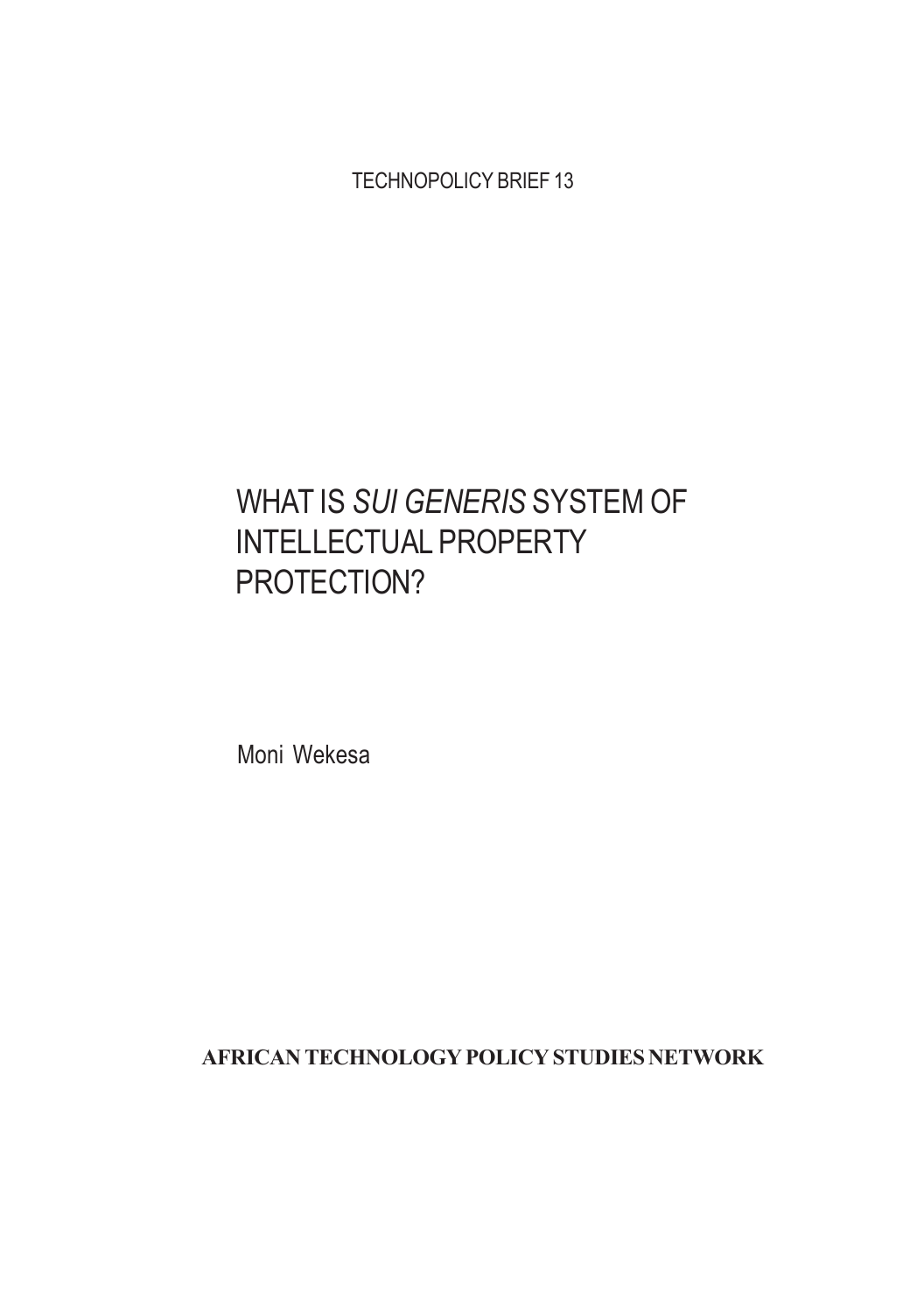Published by

The African Technology Policy Studies Network

P.O. Box 10081, 00100 General Post Office, Nairobi, Kenya.

> © 2006 African Technology Policy Studies Network (ATPS)

> > Printed by Newtec

a a a a a a a a a a a a a a a a a a a a a a a a a a a a a

ISBN: 9966-916-71-7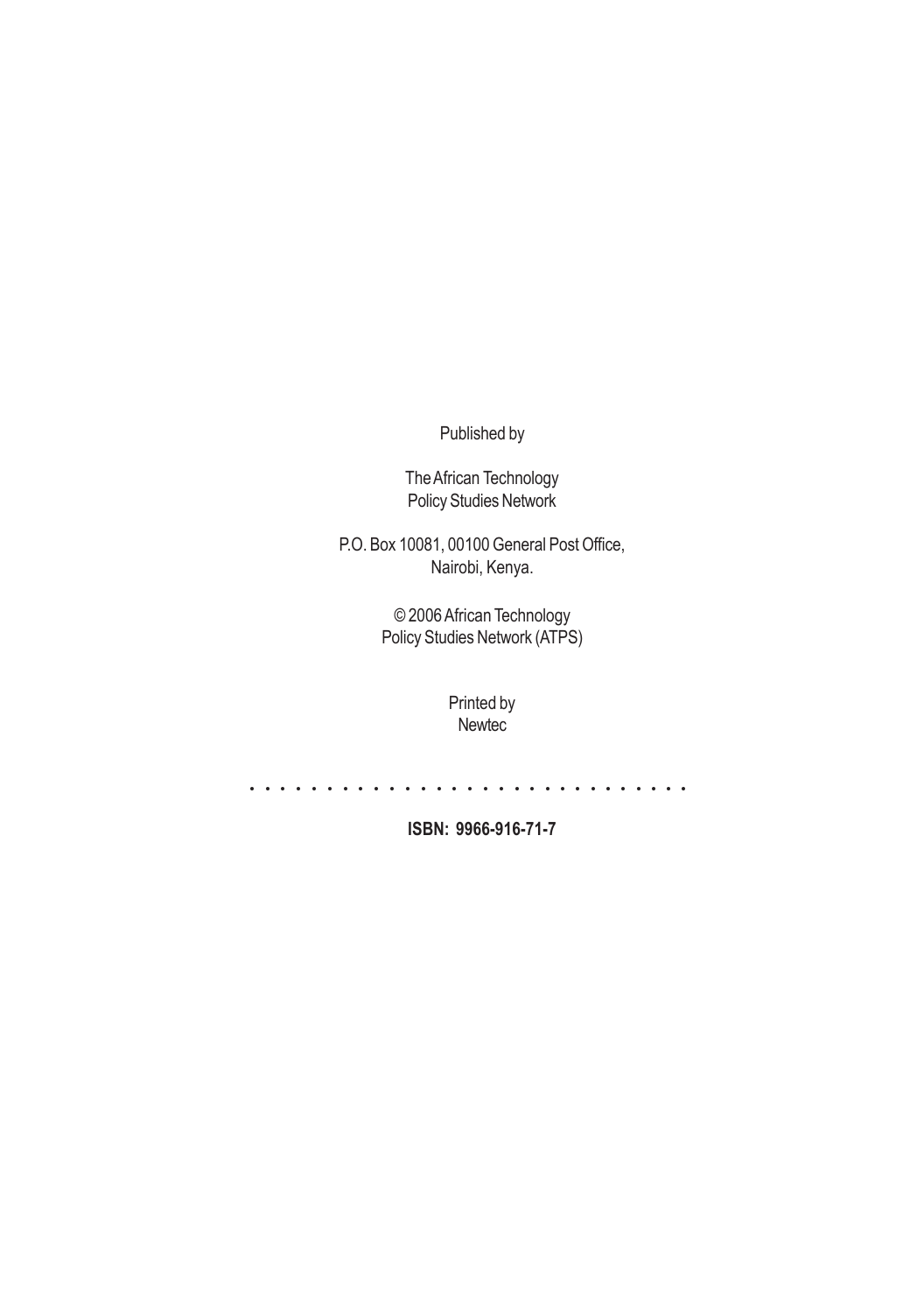#### ABOUT THE AFRICAN TECHNOLOGY POLICY STUDIES NETWORK

The African Technology Policy Studies Network (ATPS) is a multi-disciplinary network of researchers, policy makers, actors in the private sector and other end-users interested in generating, promoting and strengthening innovative science and technology policies in Africa. With a regional secretariat in Nairobi, the network operates through national chapters in 23 African countries, with an expansion plan to cover the entire sub-Saharan Africa.

One of the objectives of the network is to disseminate research results to policy makers, legislators, the organized private sector, civil society, mass media and farmers' groups through publications, dialogue and advocacy. Among its range of publications are the Working Paper Series (WPS), Research Paper Series (RPS), Special Paper Series (SPS) and the Technopolicy Briefs.

Technopolicy Briefs Series are commissioned short papers written by experts from all over the world specifically to address current science and technology policy concerns and questions in Africa. The briefs are also summaries of technical papers published under our WPS, SPS and RPS written to highlight significant policy recommendations. These briefs are writen with the busy policymakers and non-specialists in mind. The materials are designed for general readership and help advance the advocacy and knwoledge brokerage roles of the ATPS.

ATPS is supported by a growing number of donors including the International Development Research Centre (IDRC), the Carnegie Corporation of New York, the Rockefeller Foundation, the World Bank, the OPEC Fund, Ford Foundation, Coca-Cola Eastern Africa, the African Development Bank, and the Royal Dutch Government.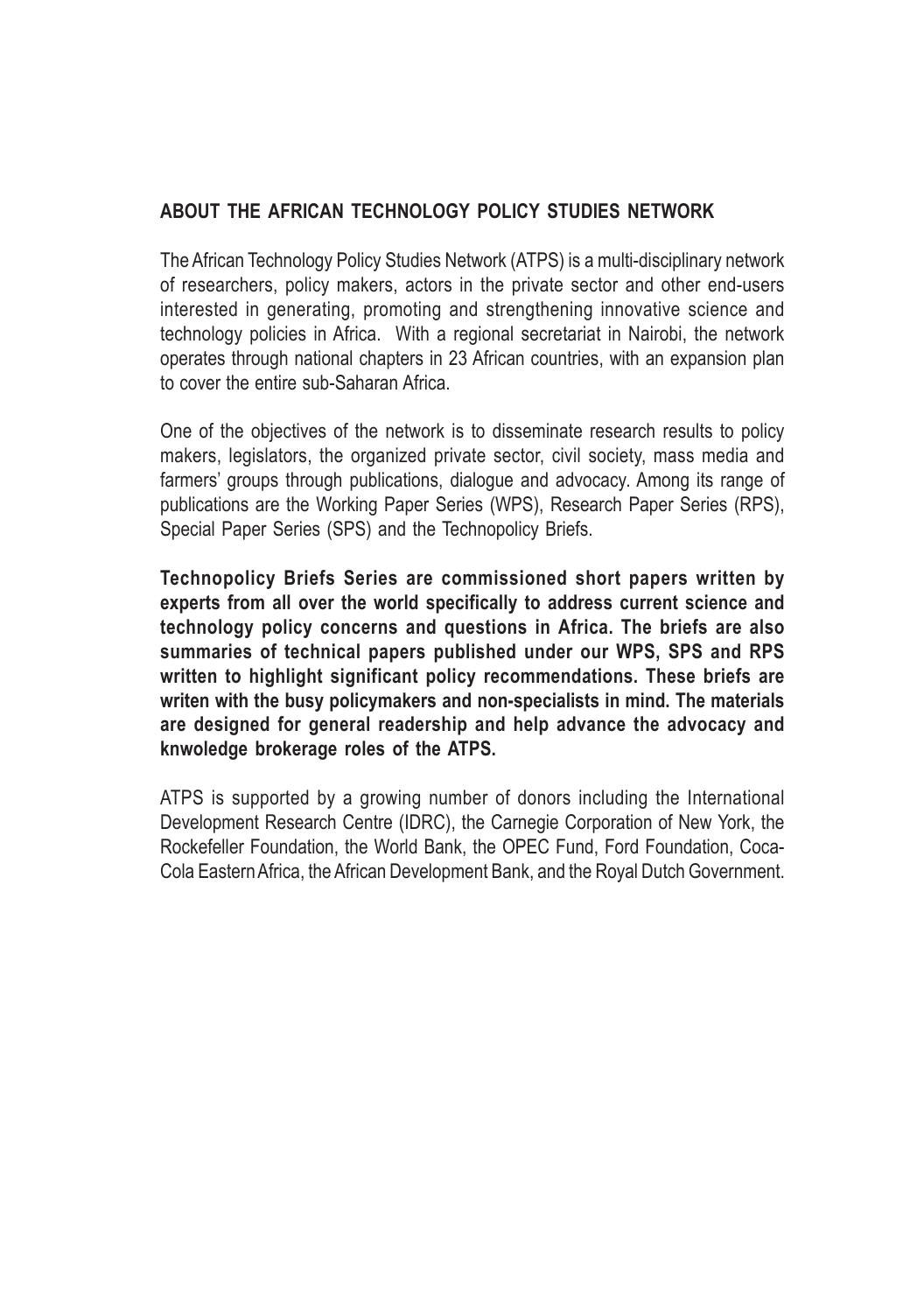# Acronyms

| <b>ABS</b>     | Access and Benefits Sharing                                      |
|----------------|------------------------------------------------------------------|
| AU.            | African Union                                                    |
| <b>CBD</b>     | Convention of Biological Diversity                               |
| <b>FTAA</b>    | Free Trade Area Agreements                                       |
| <b>IPRs</b>    | Intellectual Property Rights                                     |
| <b>ITPGRFA</b> | International Treaty on Plant Genetic Resources for Food and     |
|                | Agriculture                                                      |
| <b>MTAs</b>    | Multi-lateral Transfer Agreements                                |
| OAU            | Organization of African Unity                                    |
| <b>PBRs</b>    | Plant Breeders' Rights                                           |
| <b>PIC</b>     | <b>Prior Informed Consent</b>                                    |
| <b>SSA</b>     | Sub-Saharan Africa                                               |
| TK.            | Traditional knowledge                                            |
| <b>TKDL</b>    | Traditional Knowledge Digital Library                            |
| <b>TRIPS</b>   | Agreement on Trade Related Intellectual Property Rights          |
| <b>UNESCO</b>  | United Nations Educational, Scientific and Cultural Organization |
| <b>UPOV</b>    | International Union for Protection of New Plant Varieties        |
| <b>WHO</b>     | World Health Organization                                        |
| <b>WIPO</b>    | World Intellectual Property Organization                         |
| <b>WTO</b>     | World Trade organization                                         |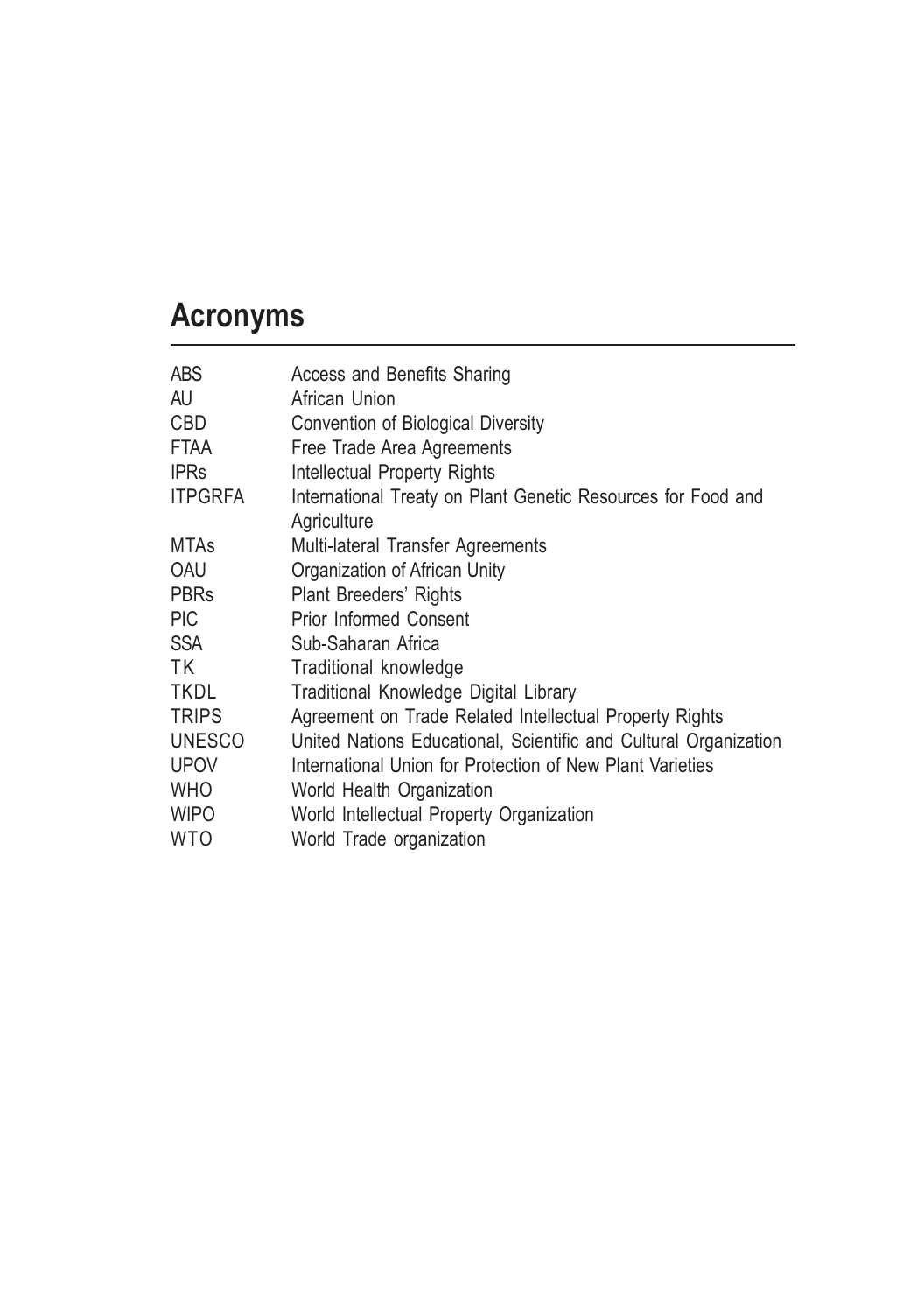# Table of Contents

| 1.0 | Introduction                                                                      |                |
|-----|-----------------------------------------------------------------------------------|----------------|
| 2.0 | What are the Limitations of the Current Intellectual<br><b>Property Regimes?</b>  | $\overline{2}$ |
| 3.0 | What is sui generis?                                                              | 3              |
| 4.0 | <b>What is Traditional Knowledge?</b>                                             | 4              |
| 5.0 | What is the Economic Value of Medicinal Plants or<br><b>Traditional Medicine?</b> | 6              |
| 6.0 | <b>Why Protect Traditional Knowledge?</b>                                         | 7              |
| 7.0 | What are the Examples of sui generis Applications?                                | 10             |
| 8.0 | What are the Policy Options for African Countries?                                | 13             |
| 9.0 | <b>Conclusions/Recommendations</b>                                                | 16             |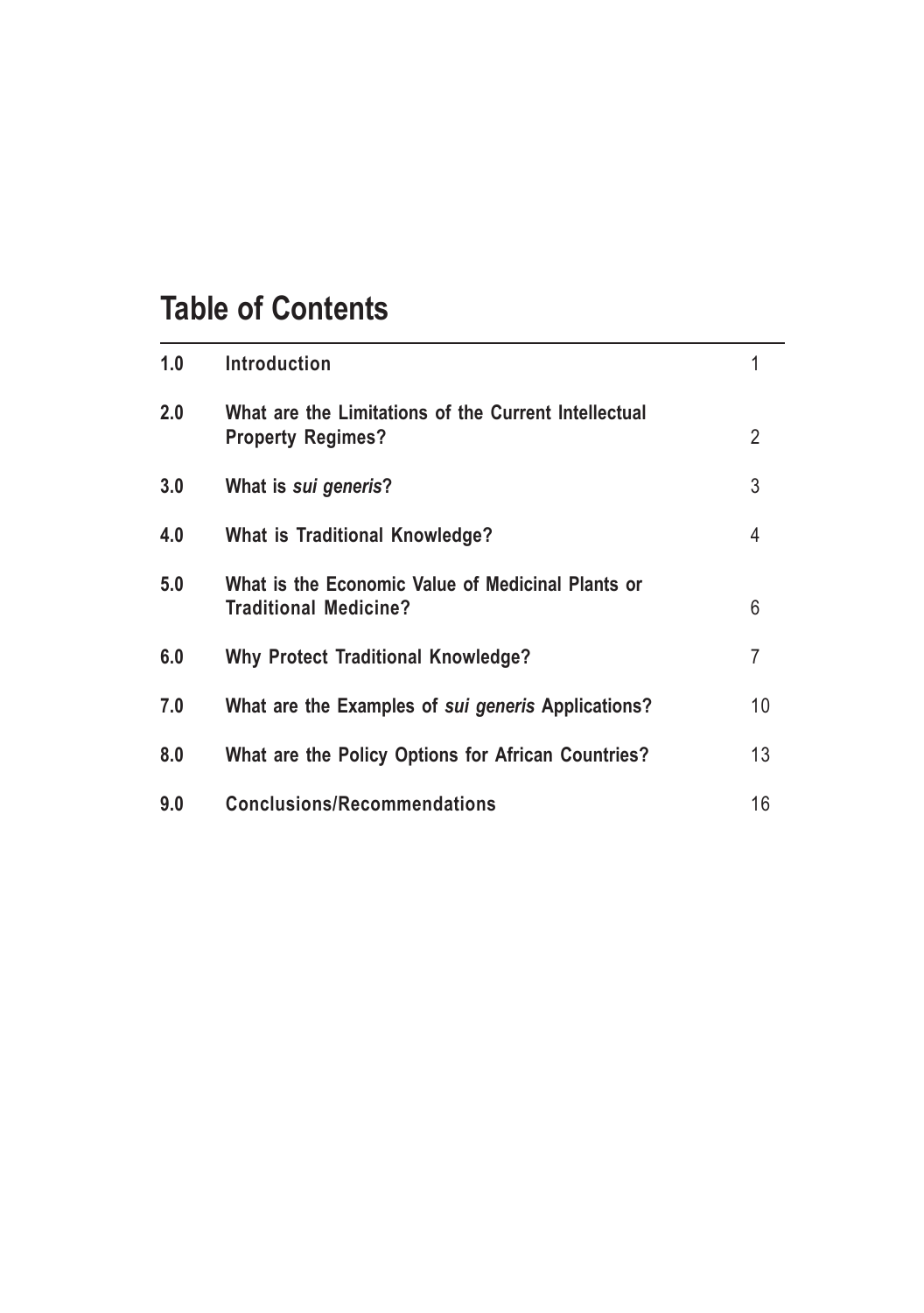For more information on this series and ATPS, contact:

The Executive Director The African Technology Policy Studies Network 3rd Floor, The Chancery, Valley Road P.O. Box 10081 00100 General Post Office Nairobi, Kenya

> Tel: +254-020-2714092/168/498 Fax: +254-020-2714028 Email: info@atpsnet.org Website: http://www.atpsnet.org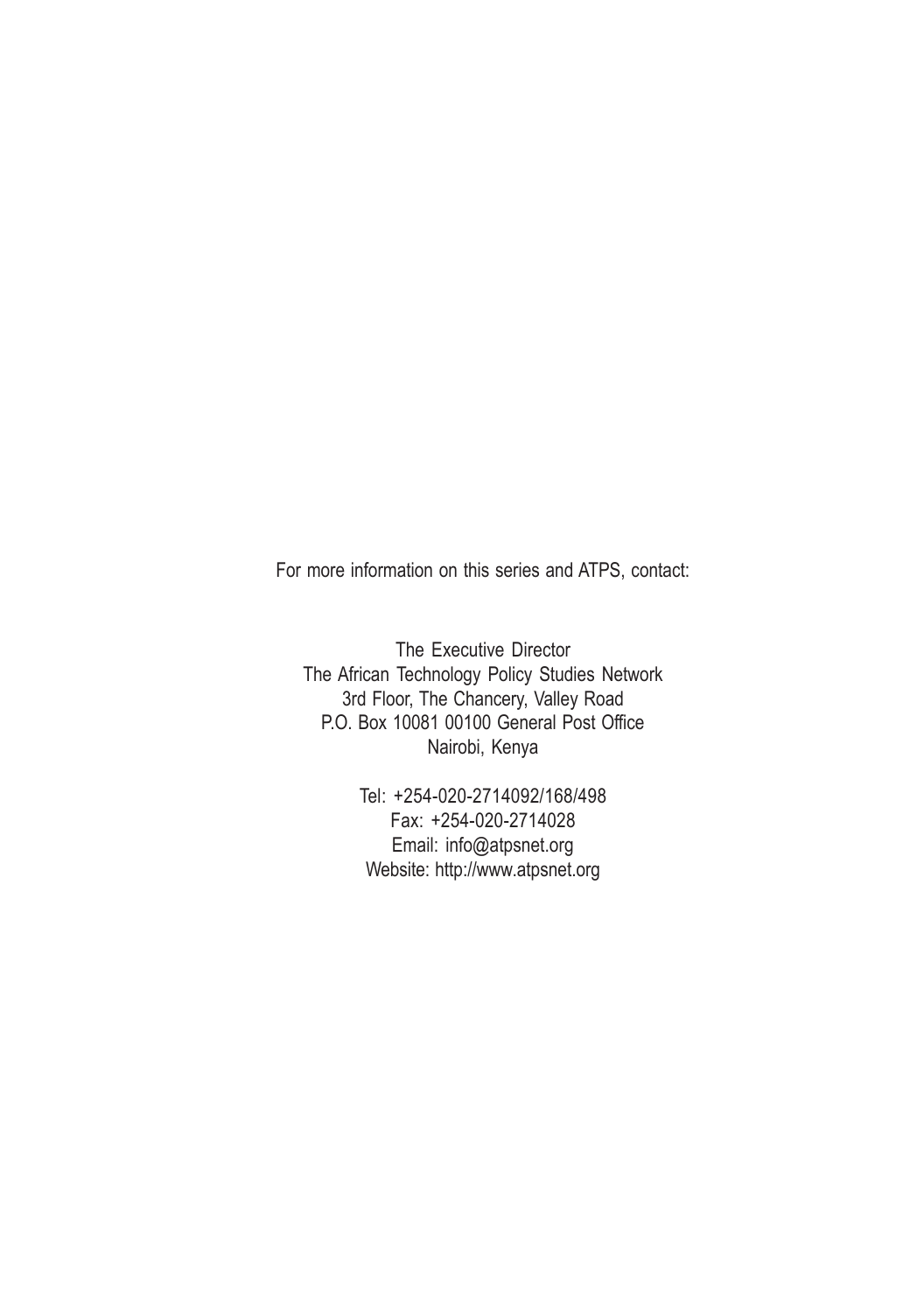# Introduction

Information on the use of plants in medicine and agriculture is enshrined in traditional knowledge (TK).

During seminars on biotechnology in agriculture and health in Entebbe, Uganda; Dakar, Senegal and Maputo, Mozambique participants observed that the current regime of intellectual property rights (IPRs), such as patents, trade secrets, plant breeders' rights, and industrial designs cannot accommodate TK, the basis of innovation in many African countries. They expressed much interest in the concept of sui generis and agreed that countries in Africa need to move with haste and take action to protect the rich plant genetic resources in Africa. They also expressed a need for more information on sui generis. Many policy makers supported the idea of putting such a system in place. However, a major problem lies in scarcity of information on sui generis.

This policy paper attempts to explain the concept of sui generis, justifies the need for such a system and offers policy options that countries may wish to consider as they navigate the cumbersome road towards a sui generis system.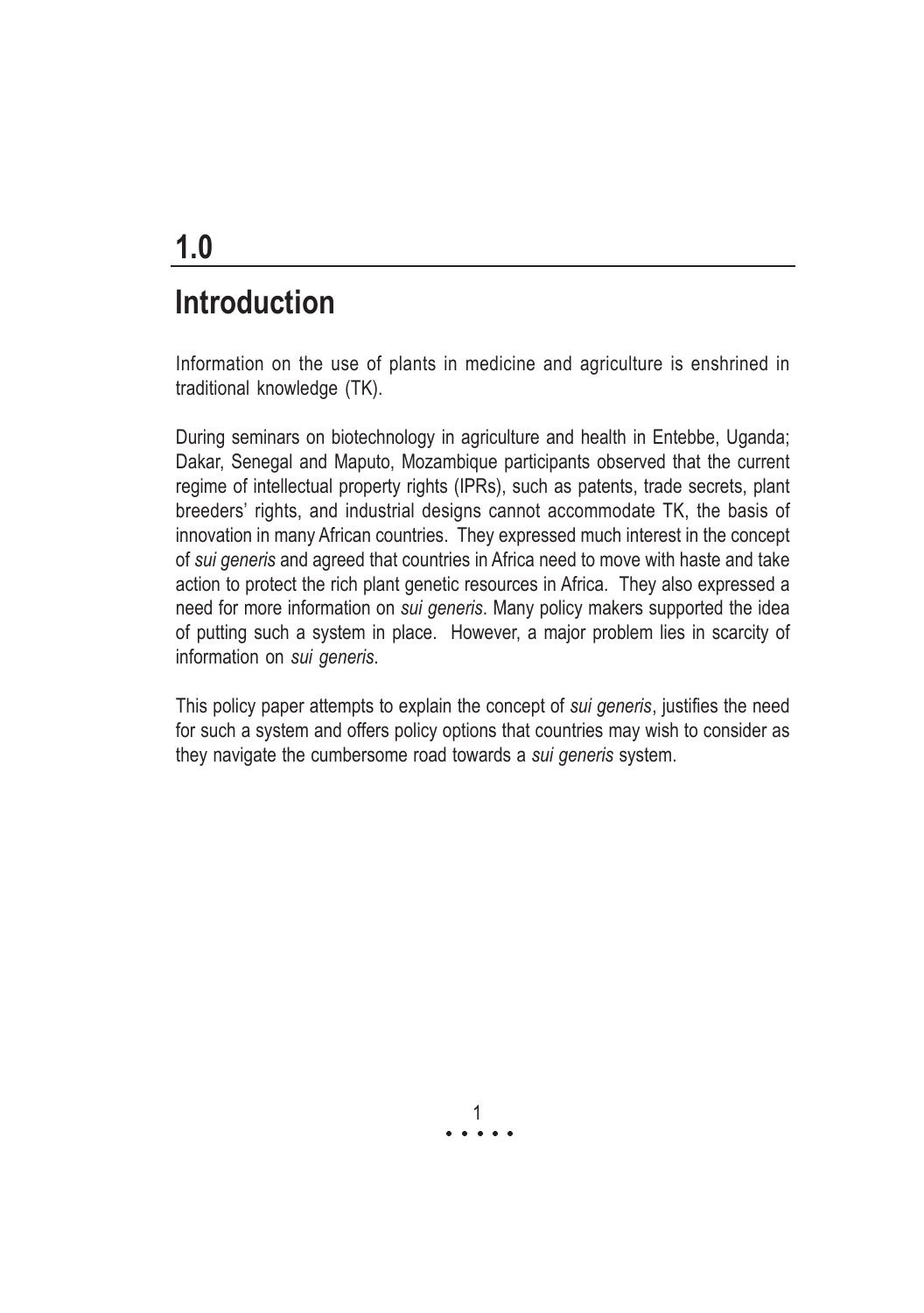# What are the Limitations of the Current Intellectual Property Regimes?

There are two major features of intellectual property rights (IPRs) systems that make them inadequate to protect traditional knowledge (TK).

First is the notion of property ownership. IPRs are largely individual rights. Modern IPRs regimes recognize individual ownership based on time and labour expended in coming up with the new invention. Conversely, TK is passed on from generation to generation. There is no "effort" to come up with something new.

Modern IPRs do not recognize "community rights". TK, therefore, does not fit in the straitjacket of IPRs. It is knowledge owned largely by the community and there is no "inventor". TK is largely in the public domain but limited to certain families or communities.

Another limitation of the IPRs regimes in relation to TK is the requirements of novelty, inventive step and the patent's commercial viability. A patent is given for an invention that fulfils all the three tests. TK does not pass the three tests because the knowledge under TK is not new, has no inventive step and the restriction of ownership within families or certain communities does not make it commercially viable. The families or communities in possession of specific TK take(s) pride in keeping it "secret". Traditional medicine men and women, therefore, cannot use patents to protect their knowledge.

Realizing the difficulties associated with plant protection in relation to TK, the negotiators of the Agreement on Trade Related Intellectual Property Rights (TRIPS) inserted Article 27(3) (b) that allows member states of the World Trade Organization (WTO) to use a sui generis protection system, permitting countries to come up with specialized and appropriate forms of protection regimes.

> a a a a a 2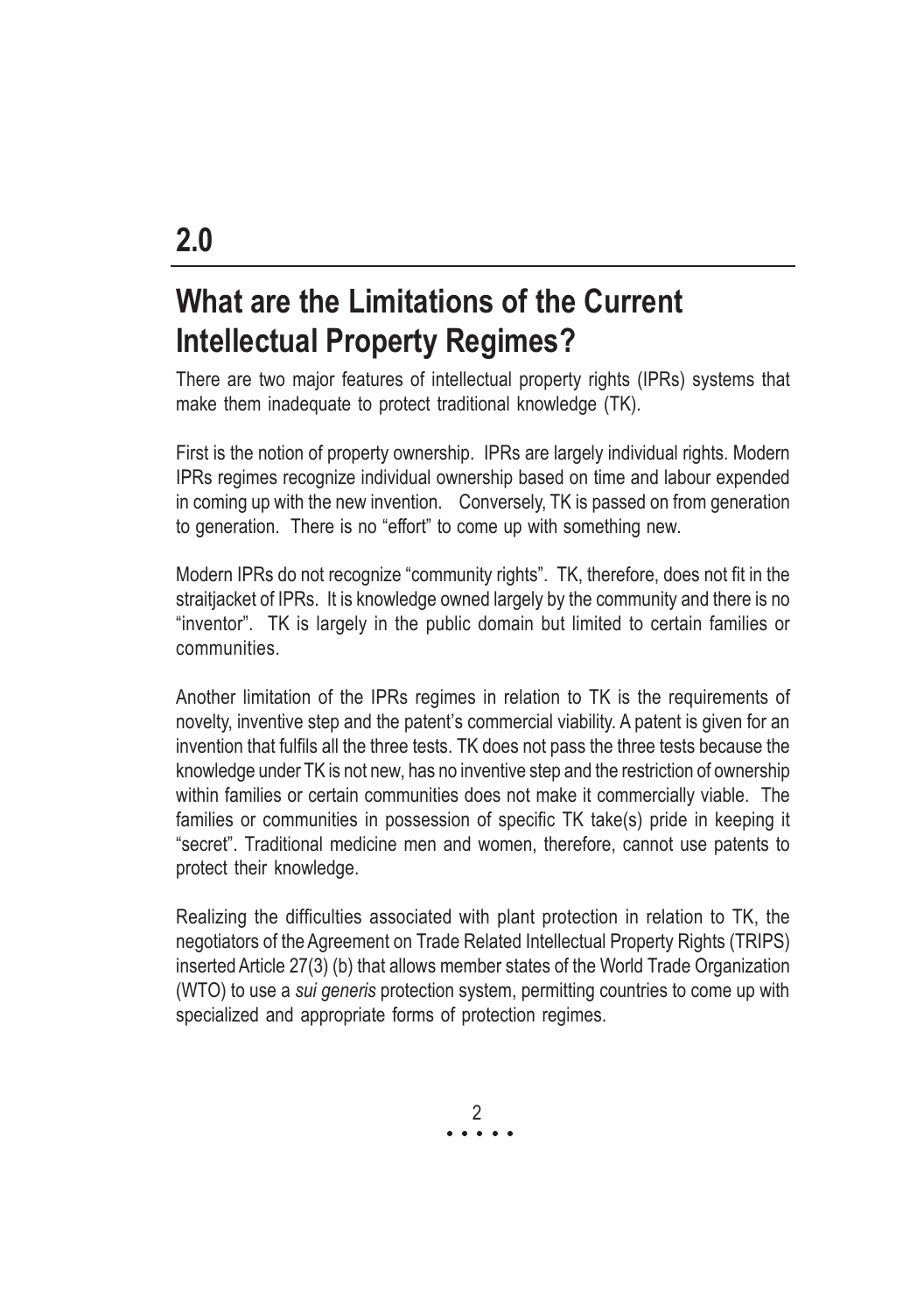### What is sui generis?

Sui generis is a Latin term meaning "a special kind". In intellectual property rights discourse (IPRs) the term refers to a special form of protection regime outside the known framework. It can also be viewed as a regime especially tailored to meet a certain need. In the African context, this regime becomes necessary in protecting traditional knowledge (TK) and associated natural resources. TK does not neatly lend itself to protection using the existing legal regimes because it is premised on the concept of community property ownership whereas the existing forms of IPR regimes are based on the Western concept of property ownership.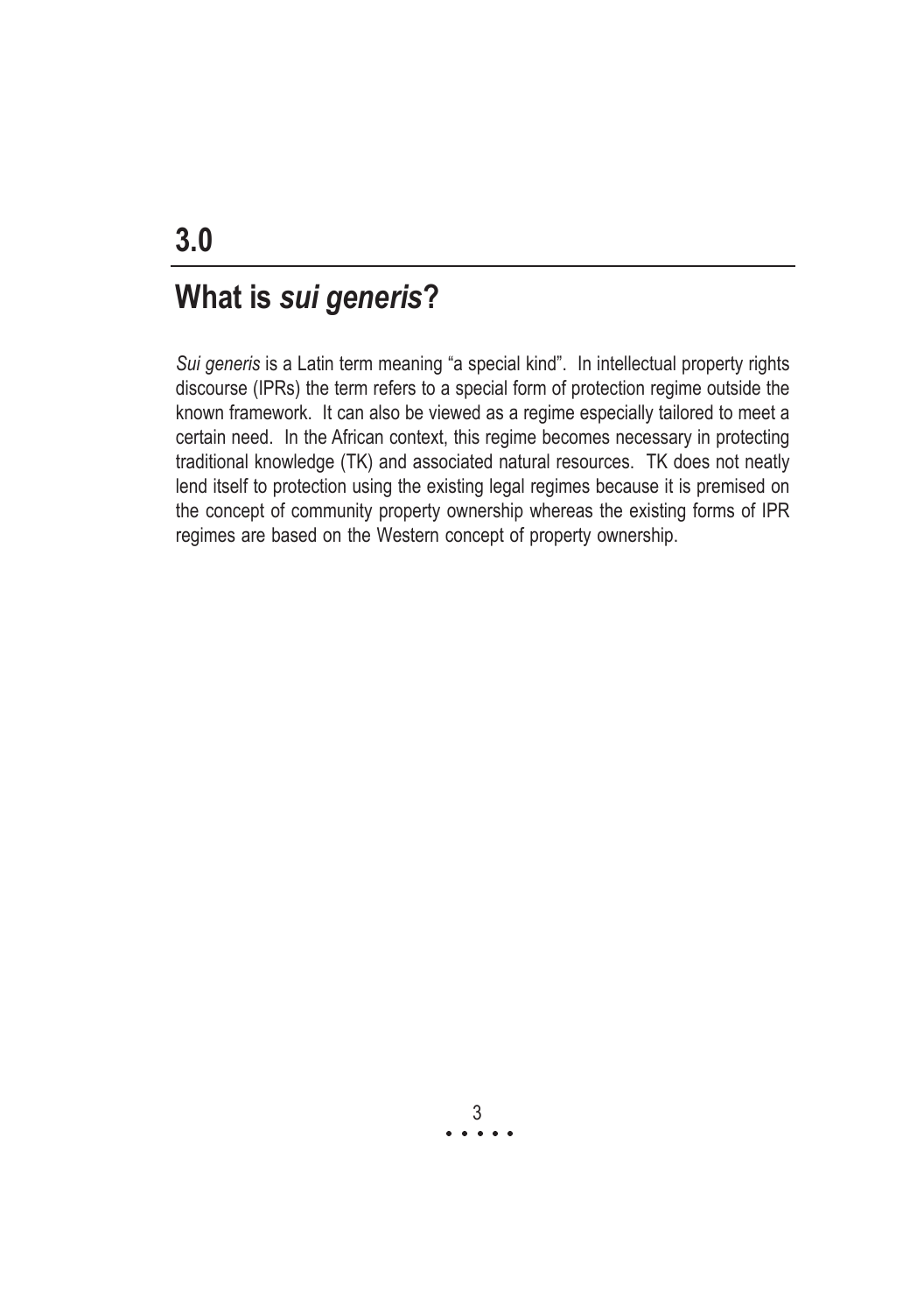### What is Traditional Knowledge?

Traditional knowledge (TK) has no clear definition. However, TK can be said to include information on the use of biological and other materials for medical treatment and agriculture, production processes, music, rituals, literature, designs and other arts. TK, therefore, includes knowledge that can be used in medicine, agriculture, engineering and cultural events. TK comprises knowledge mostly developed in the past and may still be developing. TK is knowledge used by generations and is passed on to future generations as part of the community's property. In sub-Sahara Africa (SSA) where the history of writing is still new, most TK is not codified. Such "uncodified" TK includes folklore and traditional medicine that are largely based on traditional norms, values and beliefs. TK represents a reservoir of knowledge accumulated during century's old experiences of trial and error, success and failure and has been passed on through oral tradition at the family level. TK, such as healing practices, may be possessed by individuals or by a group. Such practices may also be available to all members of a group, for example, knowledge on home herbal remedies. TK may, therefore, possess commercial value depending on its use. Some TK may be understood and used outside its origin but this is not always the case. TK also incorporates spiritual components peculiar to each community.

Debate on protection of TK has taken two different angles. The first school of thought looks at protection of TK as excluding others from unauthorized use by third parties. The second school of thought looks at protection of TK as a tool to preserve it from uses that may erode it or negatively affect the life or culture of the communities that have developed and applied it. The Organisation of African Unity (OAU) now renamed the African Union (AU) supports the second school of thought. The AU model l0000000aw for the Protection of the Rights of Local Communities, Farmers and Breeders, and for the Regulation of Access to Biological Resources says in part:

> a a a a a 4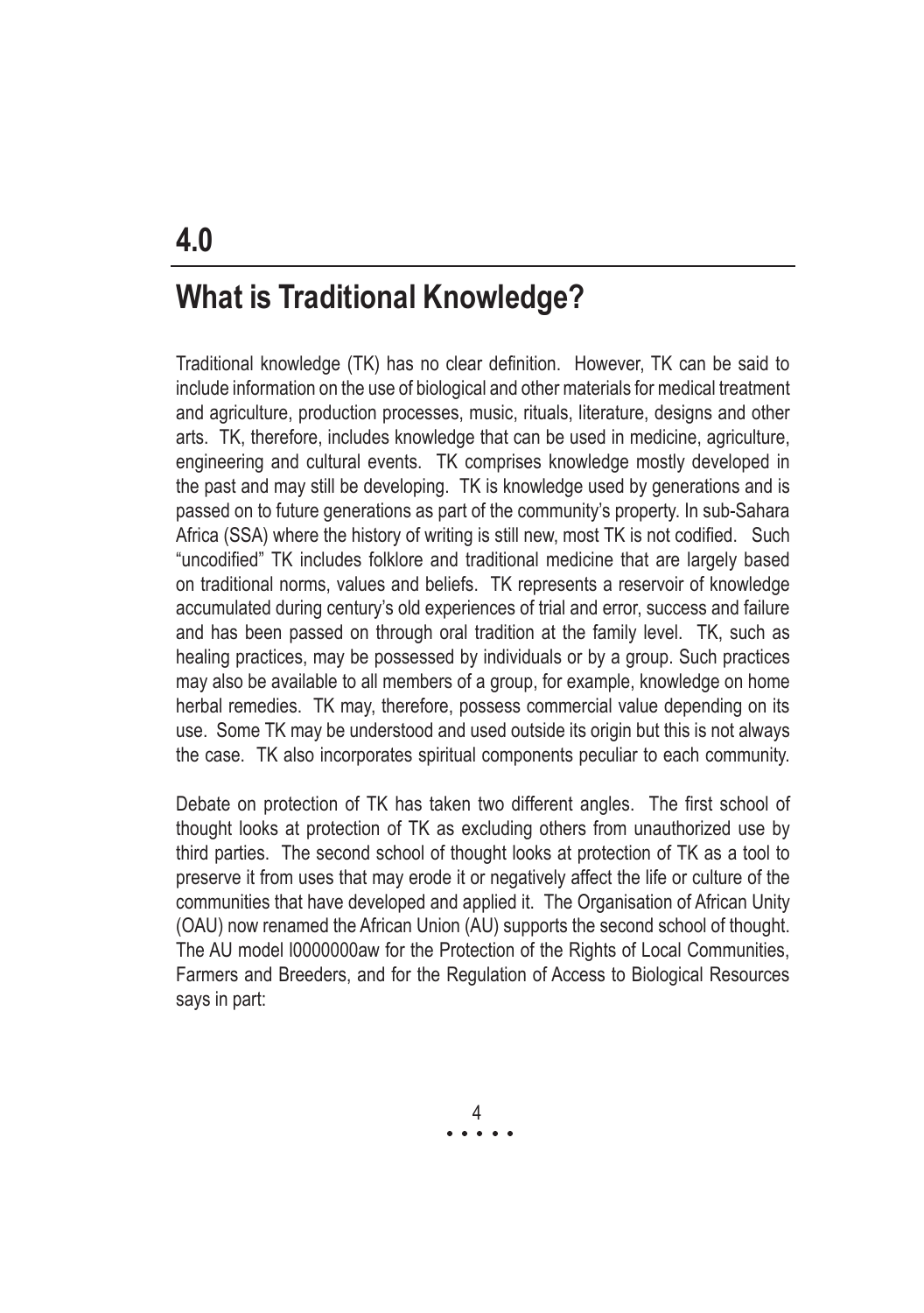#### What is sui generis System of Intellectual Property Protection?

"Community rights recognize that the customary practices of local communities derive from a priori duties and responsibilities to past and future generations of both human and other species. ...community rights and responsibilities that govern the use, management and development of biodiversity, as well as the traditional knowledge, innovations and practices relating to them, existed long before private rights over biodiversity emerged, and concepts of individual ownership and property arose. Community rights are thus regarded as natural, inalienable, pre-existing or primary rights."

The African Union (AU) model law takes cognisance of the needs of local communities.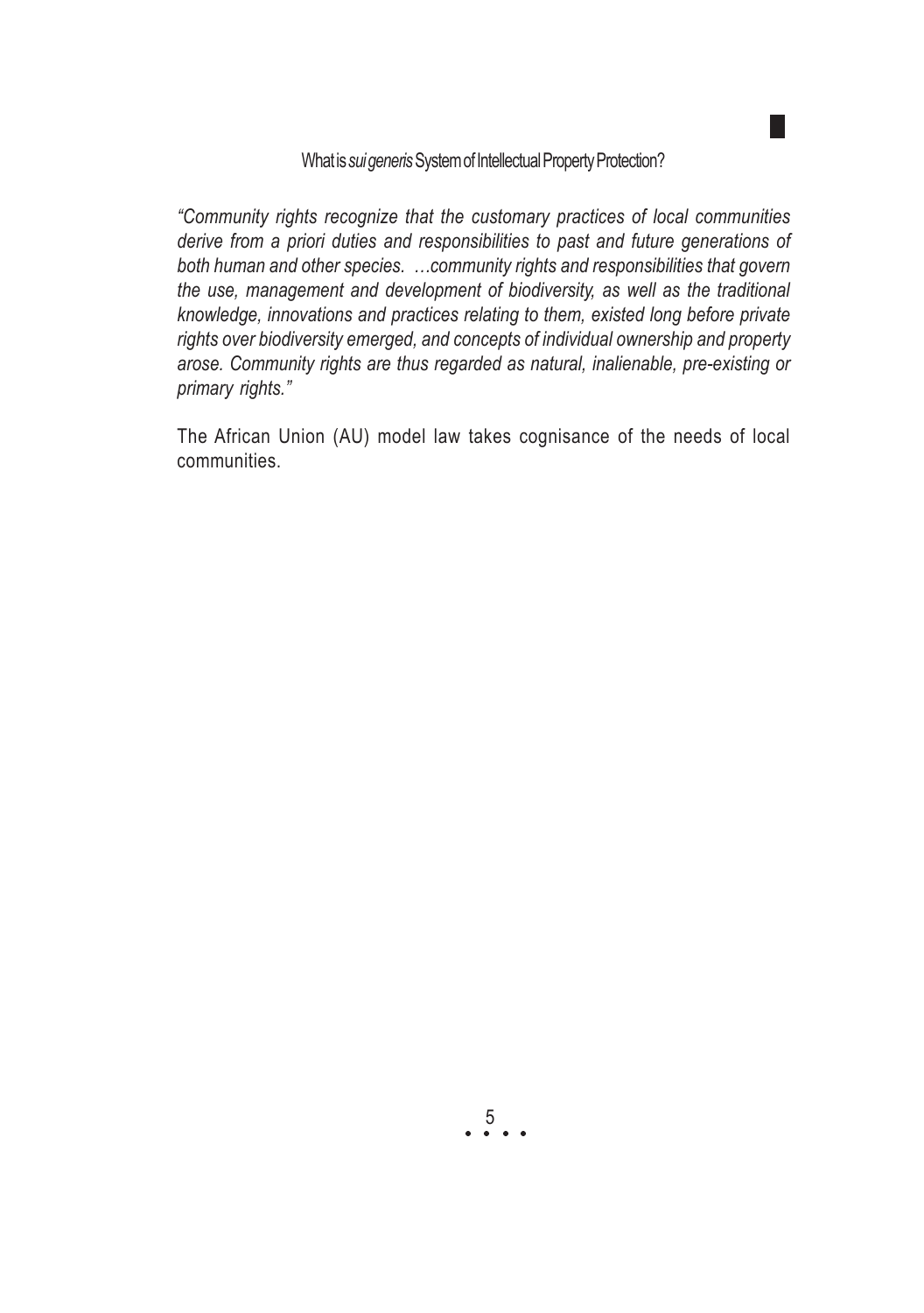# What is the Economic Value of Medicinal Plants or Traditional Medicine?

The world trade in medicinal plants in the late 1980s was about US\$500 million annually. In 1990, medicinal plants earned US\$43 billion globally. In 1996, Europe imported 26,500 tons of medicinal plants from Africa. The World Health Organization (WHO) estimates that 80% of the world's population depends on traditional medicine.

The Hoodia plant of South Africa is an appetite suppressant. The San tribe of South Africa sold the right of ownership of the plant to a British company for about US\$20 million. The Devil's claw is a plant in Namibia that is used as an analgesic and anti-inflammatory drug. Its export earns Namibia US\$2 million annually. Prunus africana is a plant that flourishes in the highland of Cameroon, Ethiopia, and Kenya. It has properties that boost immunity and cures prostate cancer. In 1994, Germany spent US\$150 million on importing this plant. Worldwide trade in Prunus-based products fetches an estimated US\$220 million annually. Other plants known to have medicinal value but whose economic potential is yet to be fully exploited include Withania samnifora, Mondia whytei, Rosewood, and Mucuna pruriens, to name a few. Withania samnifora boosts immunity and libido. Mondia whytei boosts lactation in cows and libido in men, among other uses. Withania and Mondia are found in Kenya. Mucuna pruriens neutralises venom from cobra and viper. It is found in Jos, Plateau State, Nigeria where the Rukuba people use it in its raw form to treat snake bites. These examples serve to illustrate the richness of the African flora in medicinal value. The medicinal value of the plants constitutes part of TK.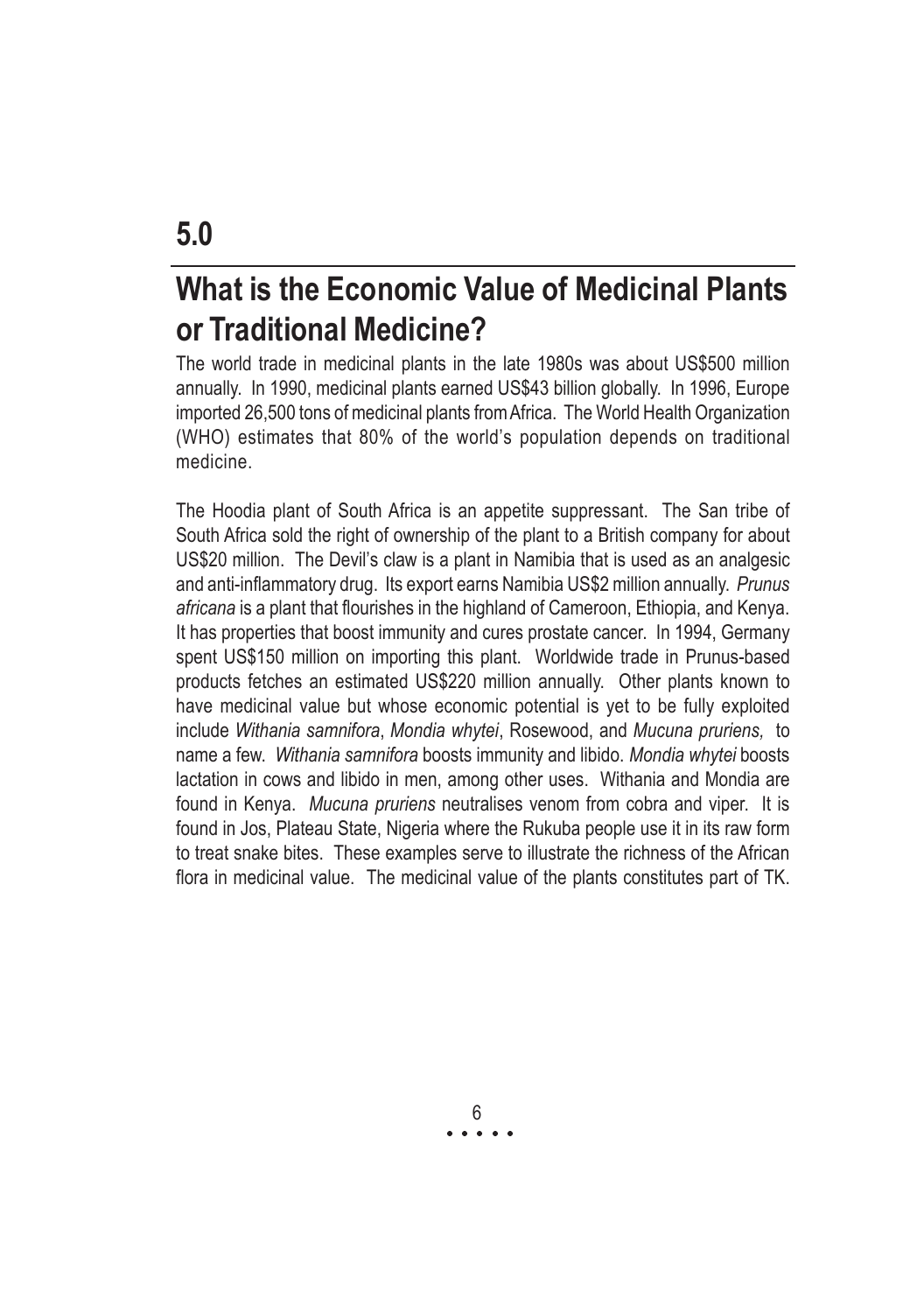### Why Protect Traditional Knowledge?

Five main reasons advanced for the need to protect traditional knowledge (TK) include:

- Equity
- Conservation of biodiversity
- Preservation of traditional practices
- Prevention of biopiracy
- Promotion of the use and importance of TK in development

#### Equity

TK generates value that is currently inadequately recognized and compensated. Traditional farmers, for example, conserve and use plant genetic resources. They improve the value of plant genetic resources through continuous selection of the best adapted farmers' varieties (landraces). Seed companies collect the varieties from farmers and process and produce them for sale. Seed companies can protect the improved varieties through plant breeders' rights (PBRs) and benefit from them, while locking out traditional farmers. Farmers and scientists thus rely on the store of genetic diversity present in crop plants that hundreds of generations have accumulated, observed, selected, multiplied, traded, and kept variants. The irony is that scientists can protect and benefit from their innovation, whereas the traditional farmer's contribution is overlooked. Traditional farmers are not paid for their value addition. The plant breeder and seed companies are also not charged for the samples they take, hence the inequality inherent in the current system of intellectual property rights (IPRs).

#### Conservation of Biodiversity

Knowledge, innovations and practices of indigenous peoples and local communities are a show of their cultures. Protecting a people's culture, therefore, entails preserving the link between the people and natural features including plants

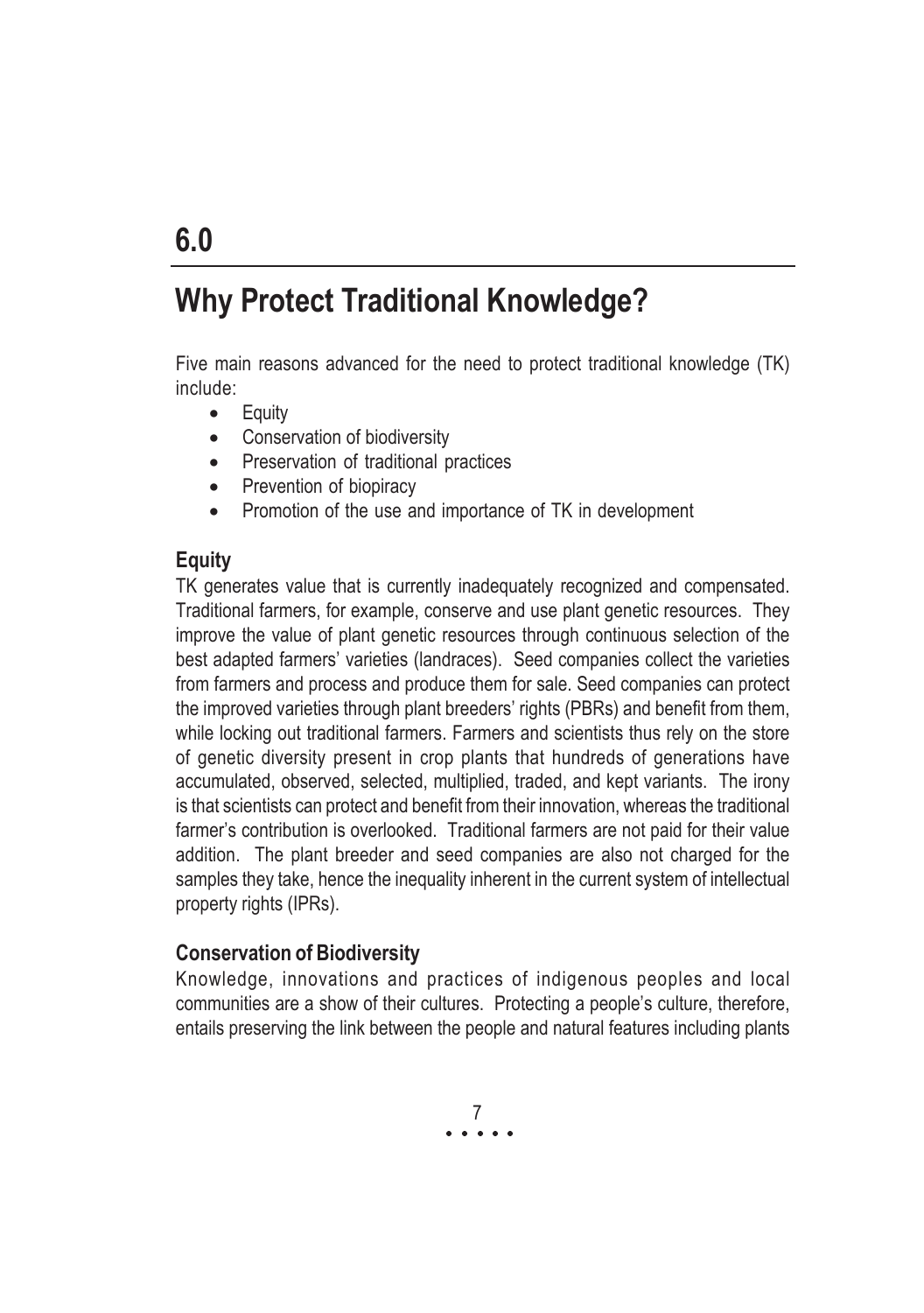and animals. Protection of TK can, therefore, help conserve the environment and promote sustainable agriculture and food security.

#### Preservation of Traditional Practices

Protection of TK can provide a framework for maintaining practices and knowledge embodying traditional lifestyles. Preservation of TK helps to preserve the selfidentification of a people and can ensure the continuous existence of indigenous and traditional people. This role is certainly beyond the scope of IPRs protection foreseen in TRIPS and similar multilateral instruments. The protection of TK through an appropriate form of IPRs can raise the profile of the knowledge and make it more attractive and worthy of preservation.

#### Prevention of Biopiracy

Biopiracy is the process through which the rights of indigenous cultures to genetic resources and knowledge are ignored in preference of the Western model of IPRs. A large number of patents, for example, have been granted on genetic resources and knowledge obtained from Africa and other developing countries. An example is the US patent number 5, 401, 5041 granted for wound healing properties of turmeric acid. The innovation had been used in India for centuries prior to the registration of the patent. The Council of Scientific and Industrial Research (CSIR) from India successfully applied for its revocation.

A major concern is how to prevent misappropriation of TK. Three suggestions have been advanced:

- First, documentation of TK with a view of establishing a TK digital library (TKDL). A TKDL could enable patent offices to check for possible misuse of TK.
- Secondly, the requirement for proof of origin of materials. All those applying for IPRs should be compelled to disclose the origin of materials used in the innovation. This could allow protection of countries supplying the materials probably through benefits sharing.
- Thirdly, prior informed consent. Those seeking IPR protection should show evidence of free and informed consent of the traditional owners for the sharing of ownership, control, use and benefits. National laws should provide for labelling and correct attribution of TK.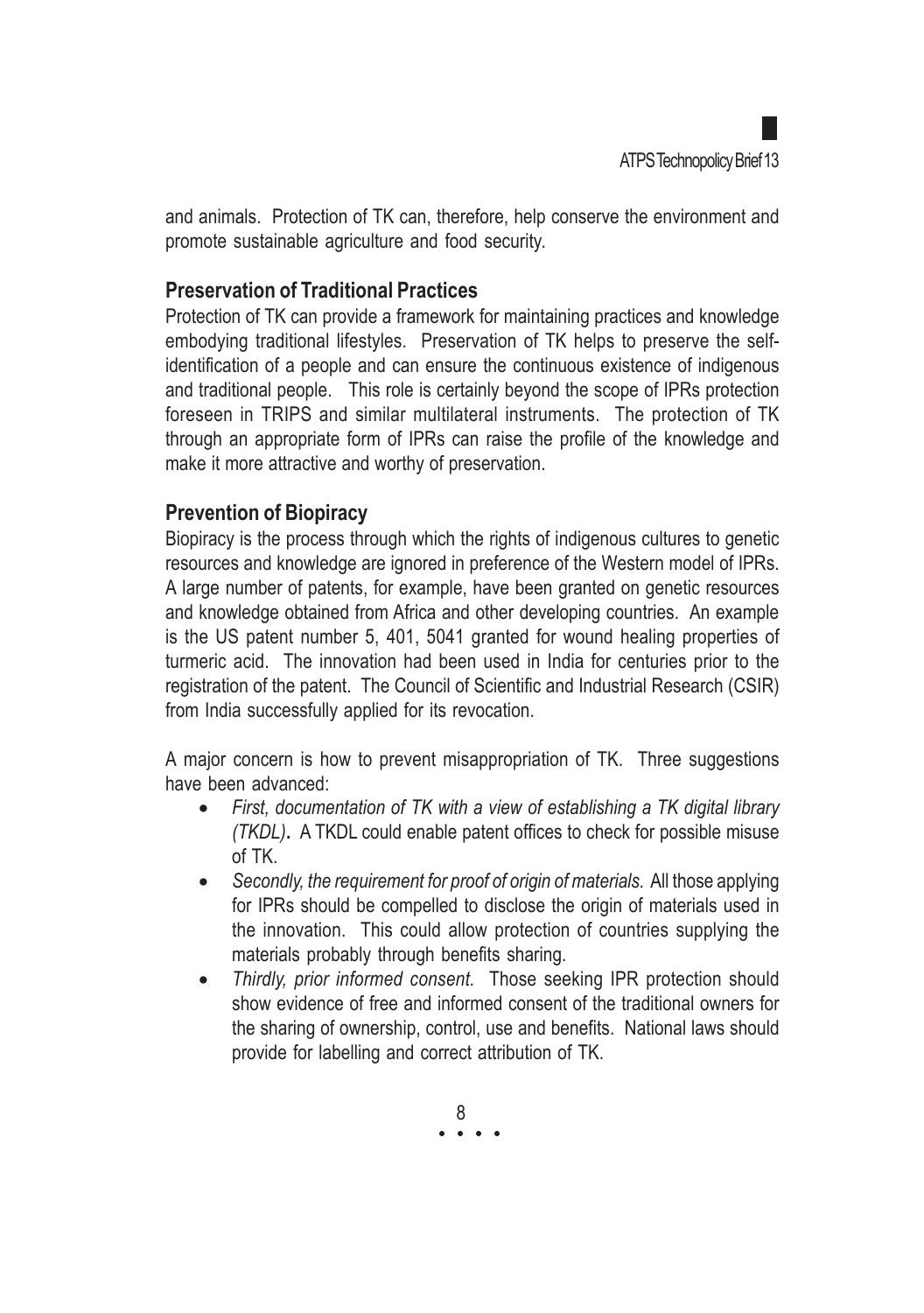#### Promotion of the Use and Importance of TK in Development

There is need to protect TK against loss and misappropriation. Some form of protection may make local communities willing to part with their TK and genetic resources. If the knowledge owners are compensated, they would be motivated to provide easy access to their TK. Moreover, they may be encouraged to conserve it and ensure future access. Policy makers are called upon to balance the expected benefits from an IPRs related form of protection as weighed against the costs likely to arise from limitations on its use. Concerning traditional medicine, IPRs-like protection may reduce access to products and treatment essential for a community. Governments may, therefore, consider promoting the use of TK and also attempt to prevent misappropriation.

The objectives to be pursued in the protection of TK are so diverse that they cannot be comfortably accommodated under existing IPRs systems, hence the need for a sui generis regime of protection.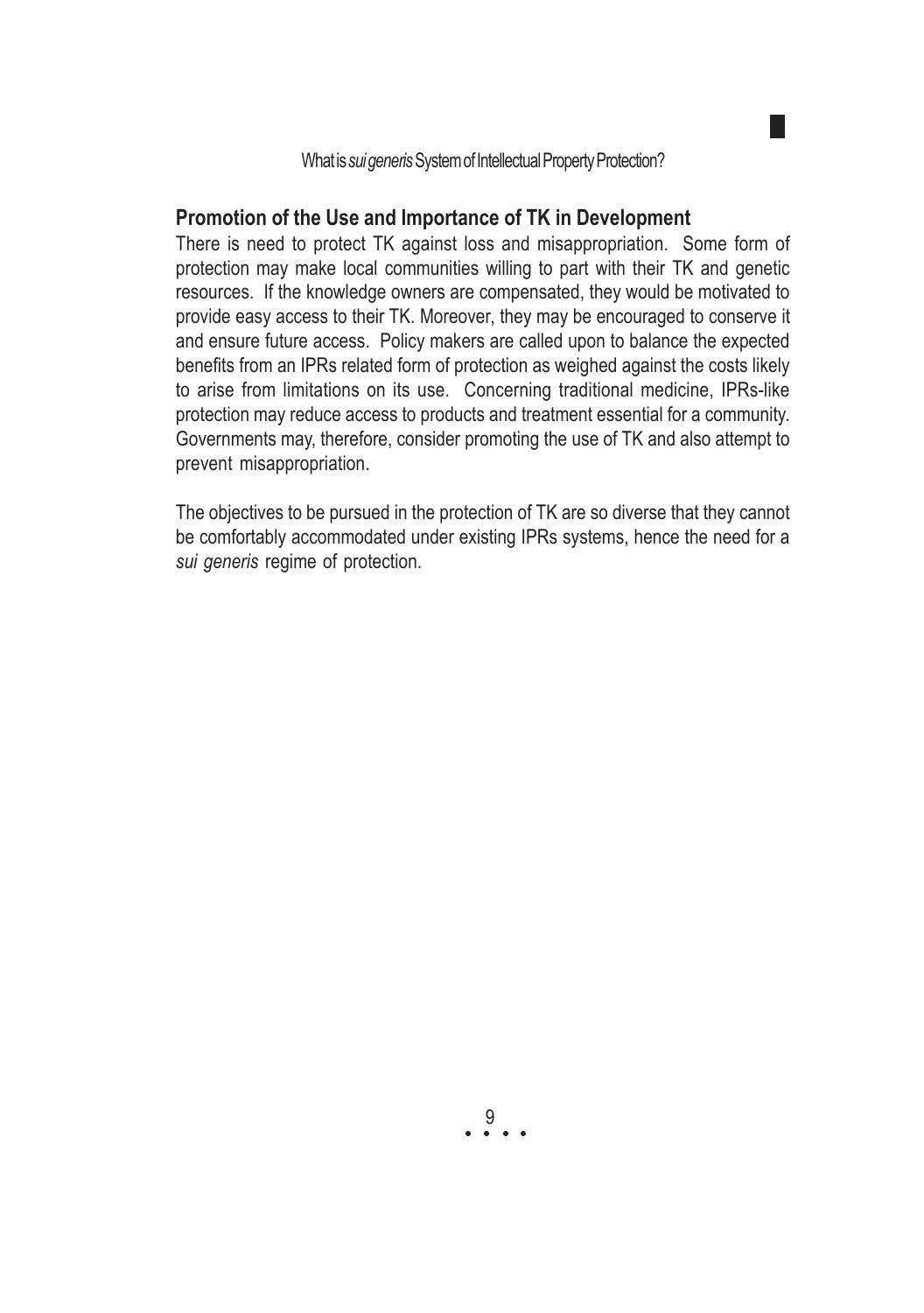# What are the Examples of sui generis Applications?

#### Sui generis system within the African context

No country has put a *sui generis* system in place. Most are content using patents and International Union for Protection of New Plant Varieties (UPOV) to protect their genetic resources. Kenya and Malawi are making efforts to establish sui generis systems. Many other countries have been proactive in the debate attempting to link the objectives of Access and Benefit-sharing (ABS) as contained in the Convention on Biological Diversity (CBD) to Trade Related Aspects of Intellectual Property Rights (TRIPS). They are fighting for a modification of TRIPS to allow them control access to genetic resources and get some benefits from them.

#### Sui generis system in an international context

Costa Rica, the Philippines, Peru, Thailand and Venezuela have put sui generis regimes in place. Costa Rica has a law on biodiversity under which traditional knowledge (TK) is recognized. Article 82 provides:

> "The State expressly recognizes and protects, under the common denomination of sui generis community intellectual rights, the knowledge, practices and innovations of indigenous peoples and local communities related to the use of components of biodiversity and associated knowledge. This right exists and is legally recognized by the mere existence of the cultural practice or knowledge related to genetic resources and biochemicals; it does not require prior declaration, explicit recognition nor official registration; therefore it can include practices which in future acquire such status. … no form of intellectual or industrial property rights protection … shall affect such historic practices"

The 1987 Constitution of the Philippines recognizes traditional knowledge. Section 17 article XIV provides:

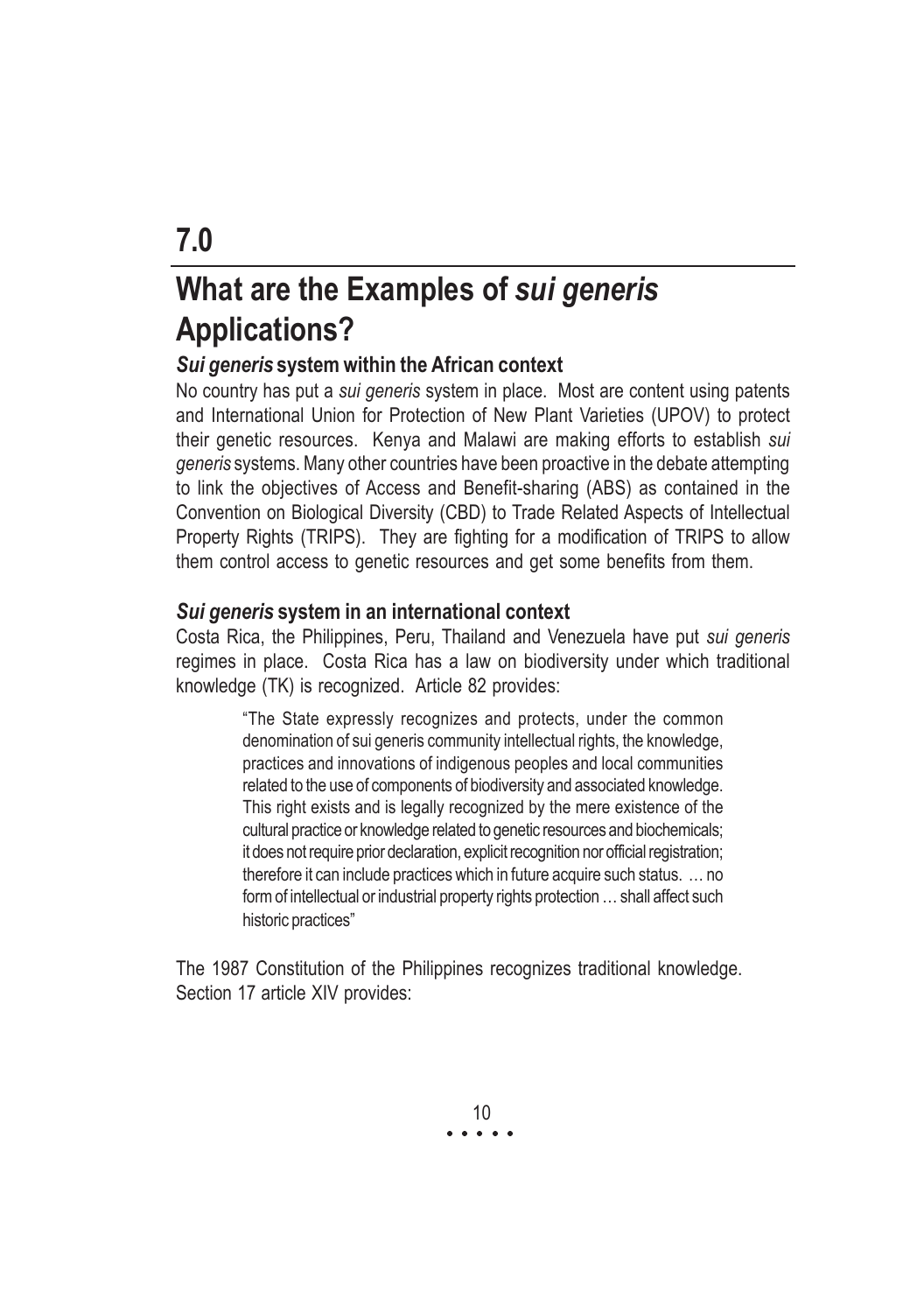What is sui generis System of Intellectual Property Protection?

"The State shall recognize, respect and protect the rights of the indigenous cultural communities to preserve and develop their cultures, traditions and institutions"

Peru developed a draft sui generis system whereby ownership, rights and appropriations of indigenous people to TK are recognized. The law provides for indigenous people to enter into "knowledge licensing contracts". The law has also encapsulated the concept of "prior informed consent" for knowledge that is not in the public domain. The law created a fund for the development of indigenous people. The communities are expected to receive 0.5% of sales from products developed based on TK. However, the draft was widely resisted and is currently subject to further consultations. The local communities complained that the proposed law was not compatible with their understanding of resource rights.

Thailand developed the "Thai Traditional Medicinal Intelligence Act". This Act recognizes three forms of protection.

- The first one is the national formula that is given to the state. Formulae accorded "national" status are those deemed to be extremely crucial to the national public health system. The Minister for Public Health may declare any formula of Thai traditional medicine to be a national formula. Such declaration vests the rights in a national formula in the state. The commercial use of a national formula for research and development and production of drugs is subject to permission from the government. Violation of the Act is punishable through criminal sanctions.
- The second one is the private formula. Third parties must seek permission from the private rights holder to a private formula. The rights over a private formula subsist throughout the life of the rights holder and extend up to 50 years after the person's death. The aim of the Act is to ensure that the owner of TK is adequately compensated for their contribution.
- The third category is a general formula that covers knowledge in the public domain and is free for all to use. The law allows free domestic use of all types of TK in small quantities. The Act also provides for conservation and sustainable use of medicinal plants. The Act created the "Thai Institute of Thai Traditional Medicine" and the "Thai Traditional Knowledge Developing Fund". This law has spurred a lot of activity in the registration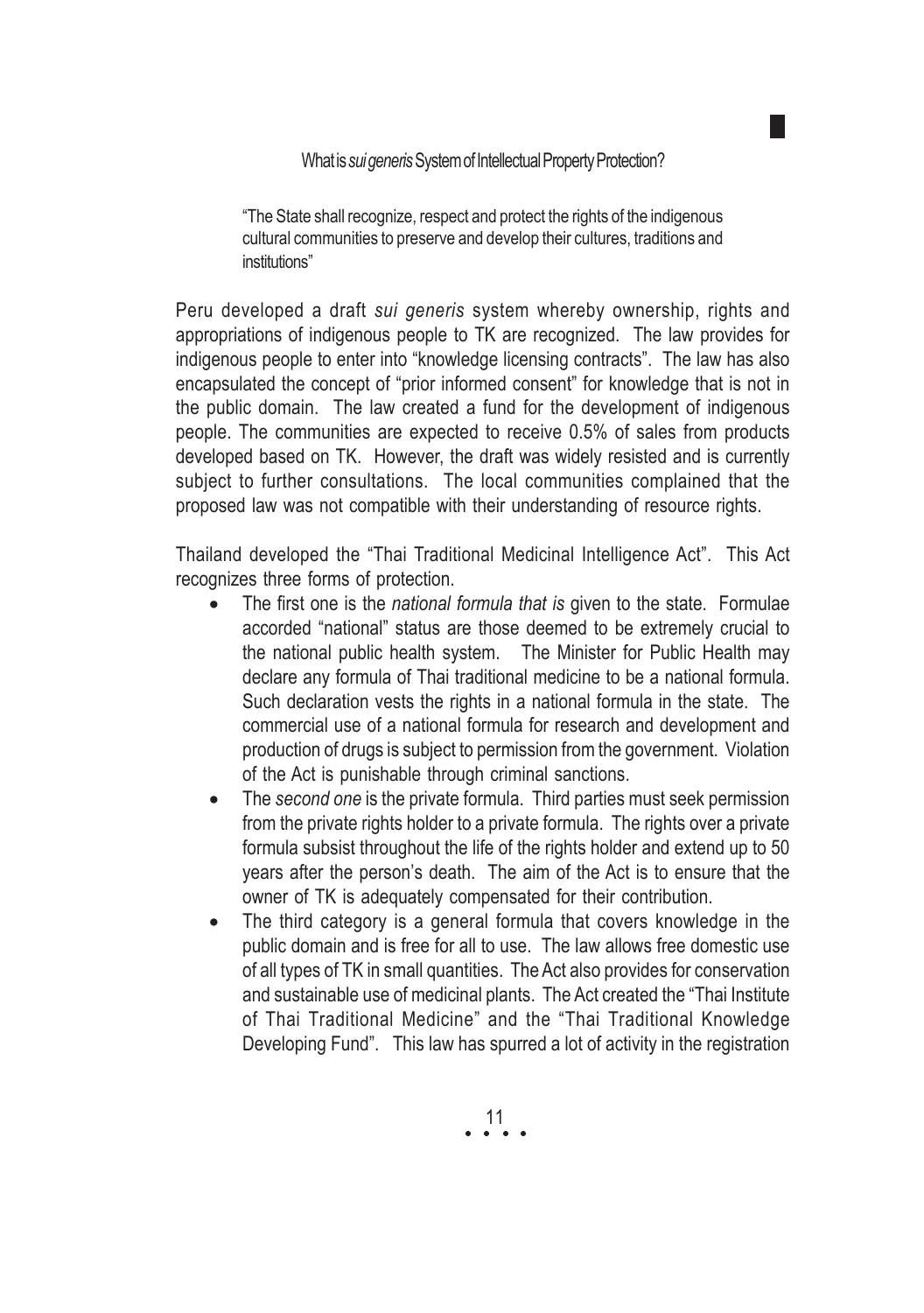of traditional medicine. Thailand now gets substantial revenue from the use of TK.

The 1999 Constitution of Venezuela gives recognition to traditional knowledge. Article 124 provides:

> "The collective intellectual property of indigenous knowledge, technology and innovations is guaranteed and protected. Any work on genetic resources and the knowledge associated therewith shall be for the collective good. The registration of patents in those resources and ancestral knowledge is prohibited"

The above cases illustrate the fact that some countries have taken steps to safeguard their biological resources.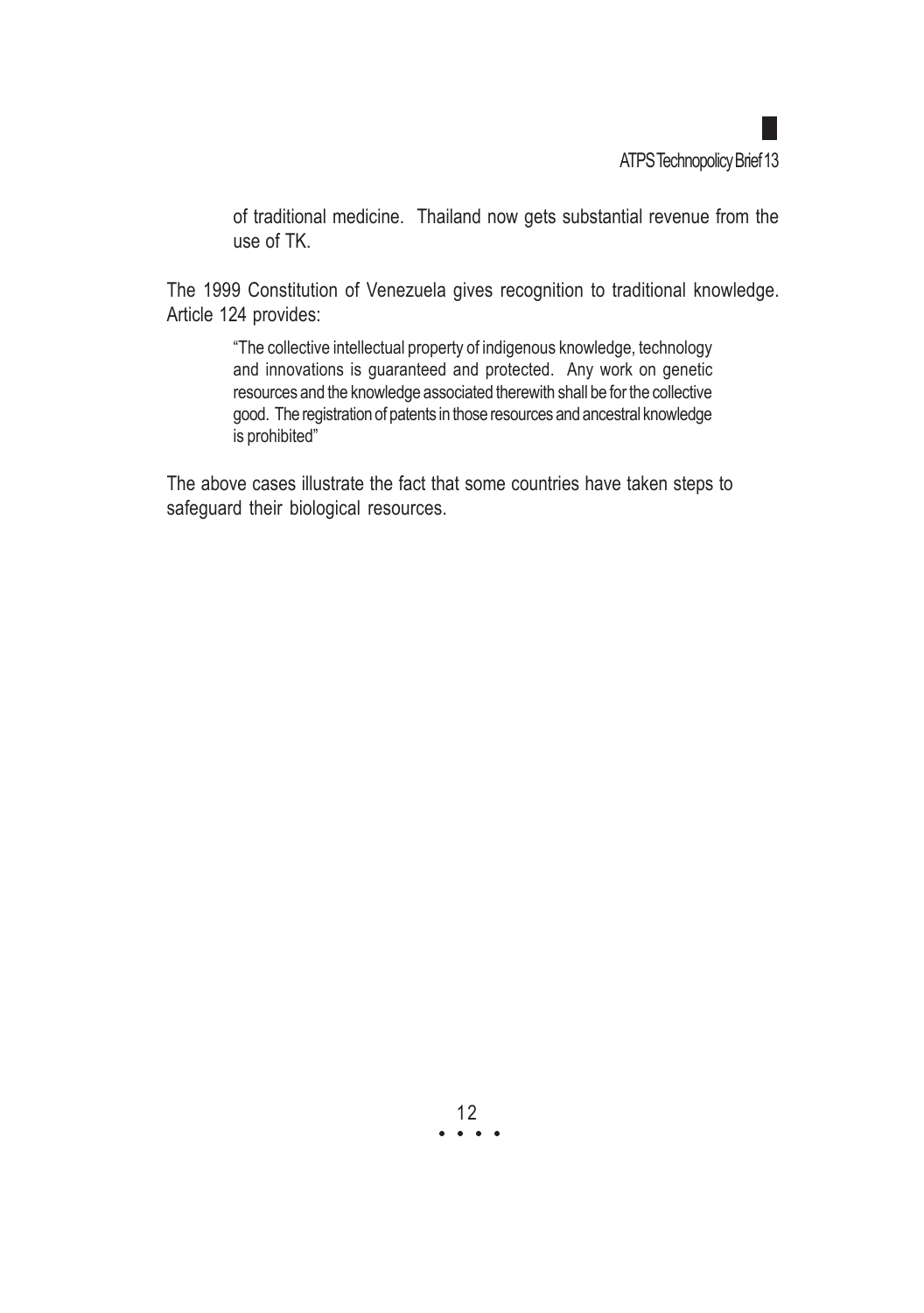# What are the Policy Options for African Countries?

The development of a sui generis system of intellectual property rights (IPRs) poses the following challenges:

- Definition of the subject matter of protection, that is, what is traditional knowledge? As discussed earlier, the system covers a wide range of knowledge varying from cultural expressions, such as carvings to traditional medicine. The exact "material" to be protected must be identified before hand.
- Requirements for protection the preconditions for registration
- The nature of the rights to be conferred, for example, the right to exclude others, the right to obtain remuneration, or the right to prevent misappropriation
- Title holders individuals, communities or the state
- Modes of acquisition of protection the process of registration
- Duration that is, for how long should the rights conferred be protected?
- Enforcement measures how can the rights holder assert his/her rights?

#### Policy questions

#### Should there be a single or multiple regime(s)?

Whether the *sui generis* regime should take the form of a single comprehensive regime or whether there should be a set of specific regimes adapted to various forms of TK is a vital policy issue. The advantage of a single regime is that it becomes a one-stop reference shop. The disadvantage lies in the complex nature of TK (covering artistic works, folklore, traditional medicine etc.). It can be laborious and nearly impossible to define common rules to cover the whole area. There may be need, therefore, to devise separate regimes for each TK component, for example, artistic creations and folklore, plant genetic resources for agriculture, traditional medicine, among others. United Nations Educational, Scientific and Cultural Organization/ World Intellectual Property Organization (UNESCO/WIPO) and some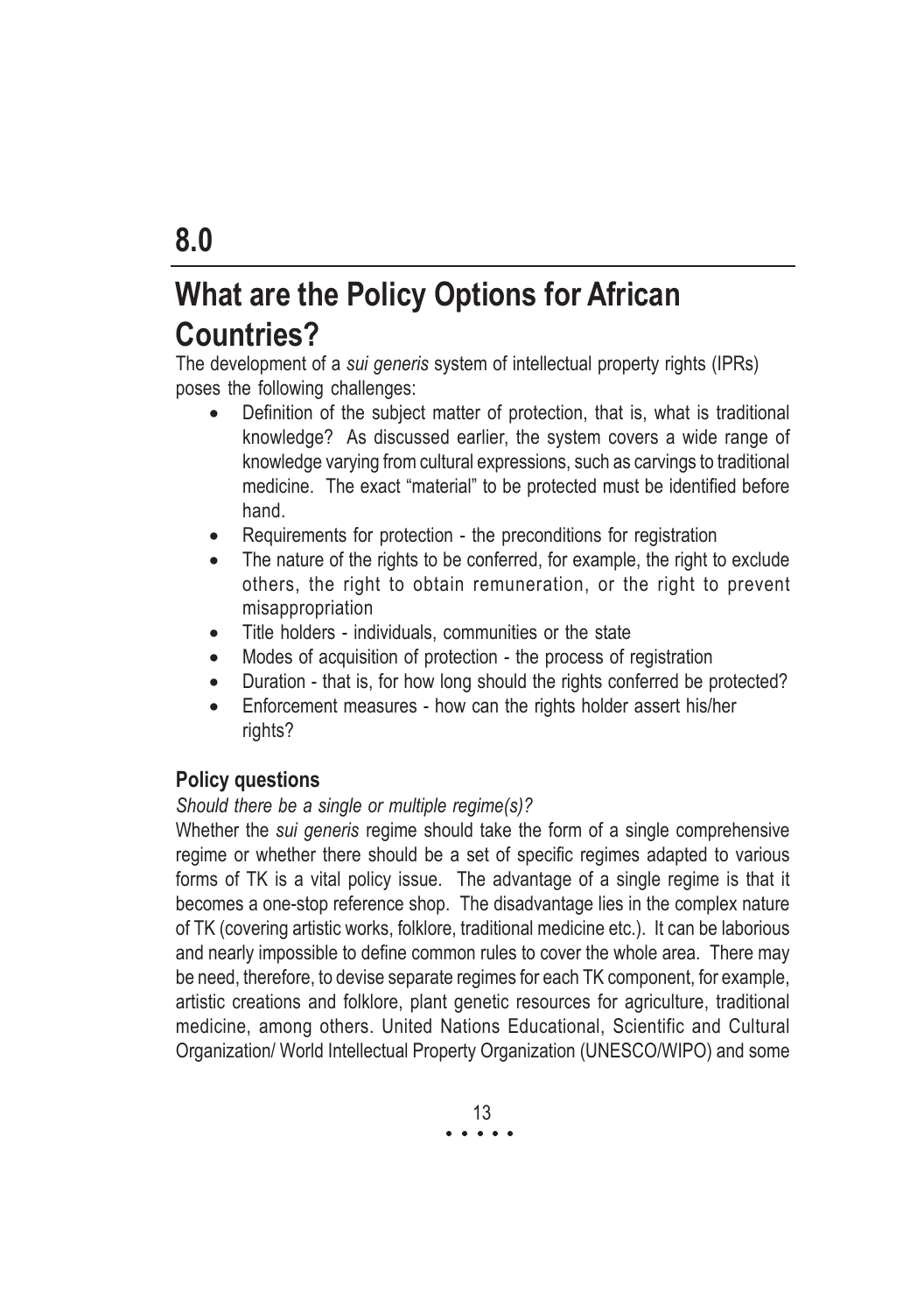countries have already done some work to protect artistic works including folklore. Part of such protection is found in the copyright laws of most countries. Concerning plant genetic resources, many countries have resigned to using UPOV. There is need to be proactive in this area. One area that seriously cries out for a sui generis system is traditional medicine.

Provisions within the Convention on Biological Diversity (CBD), the Agreement on Trade Related Intellectual Property Rights (TRIPS) and the International Treaty on Plant Genetic Resources for Food and Agriculture (ITPGRFA) give member states the "go ahead" to develop their own sui generis form of IPRs to protect plant genetic resources. Instead of moving on to do so, a number of developing countries are seeking a multilateral instrument that covers prior informed consent (PIC), access and benefits sharing (ABS) and multilateral transfer agreements (MTAs). Latin American countries were initially moving in the right direction by attempting to come up with sui generis system. However, these efforts are being frustrated through the free trade area agreements (FTAA) being concluded at a bilateral level with the US. The US does not accept agreements with clauses that recognize TK.

Traditional medicine is a rich area deserving specific regime for sui generis. Traditional medicine includes knowledge of properties of certain biological materials used in isolation, in their wild form or in combination as part of a mixture or concoction, methods of diagnosis and treatment including mental, physical and spiritual therapies. The World Health Organization (WHO) recognized the usefulness of traditional medicine as early as 1978. Both the WHO and World Bank are spearheading efforts meant to increase recognition and use of traditional medicine.

Another policy issue is whether the sui generis system can be accommodated within existing laws or whether they should be separate regimes.

#### Sui generis within existing laws

The advantage of having sui generis within existing laws is that it will beef up already existing laws. However, the advantages include the following:

• Such an approach requires extensive revisions of certain laws, such as those dealing with wildlife (flora and fauna), public health laws, patent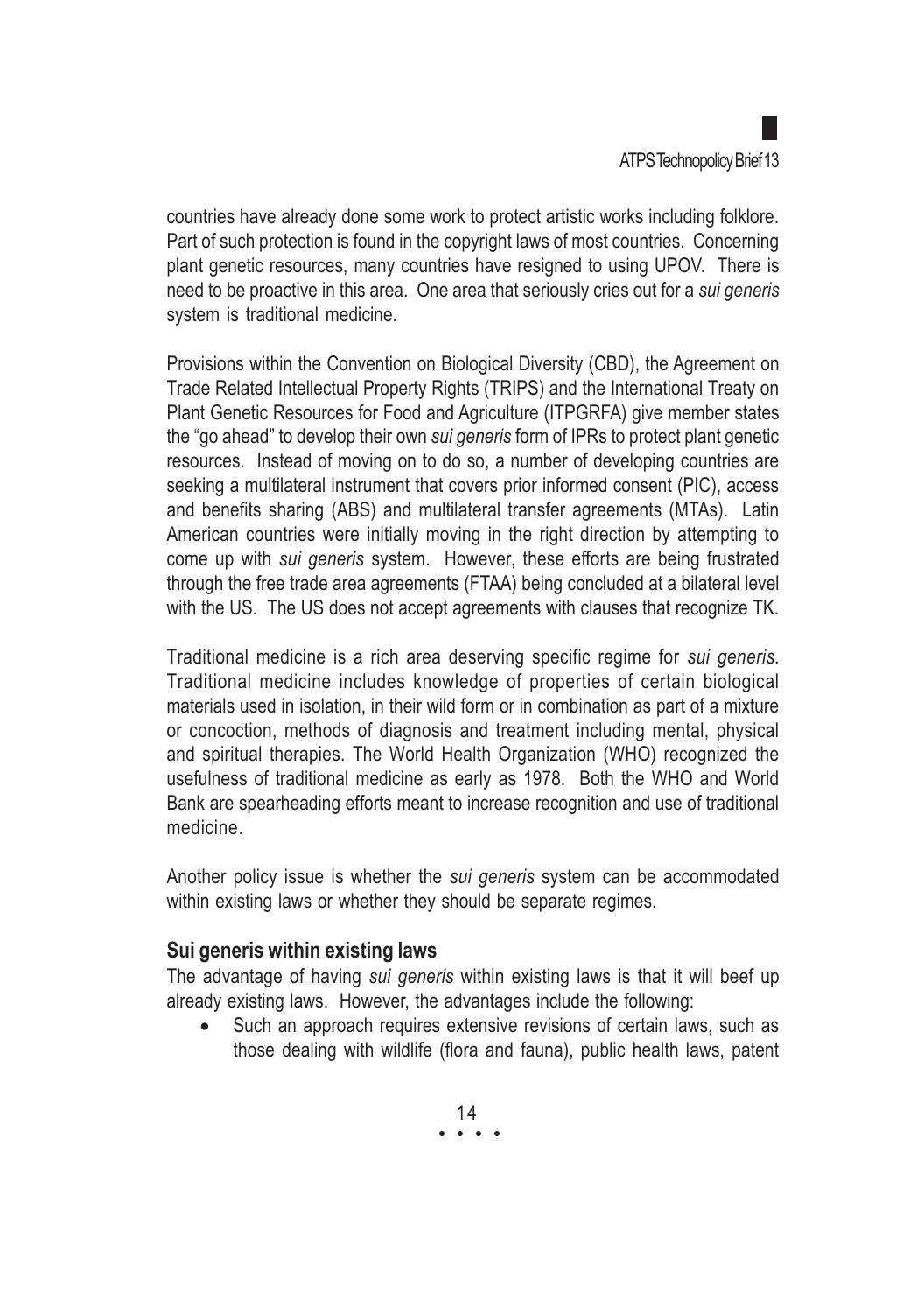What is sui generis System of Intellectual Property Protection?

laws, copyright law, laws on research, and laws on agriculture among others.

- It can take a long time within a legislative calendar to amend all these multifarious laws to accommodate provisions on sui generis.
- Amendments do not usually attract as much publicity as new laws. The amendments are therefore likely to "disappear" in the forest of other laws in which they are to be accommodated.

#### Sui generis as stand alone legislation

An advantage of this approach is that:

- Laws are likely to attract a lot of publicity and, therefore, generate interest.
- It will look neater.
- One is likely to deal with two to three pieces of legislation targeting the three main components of TK and is, therefore, easier to deal with and even to accommodate in a legislative agenda.

A major disadvantage is the likelihood of repetitions. The provisions of the new laws, for example, may overlap with those in other laws, such as wildlife or environmental laws.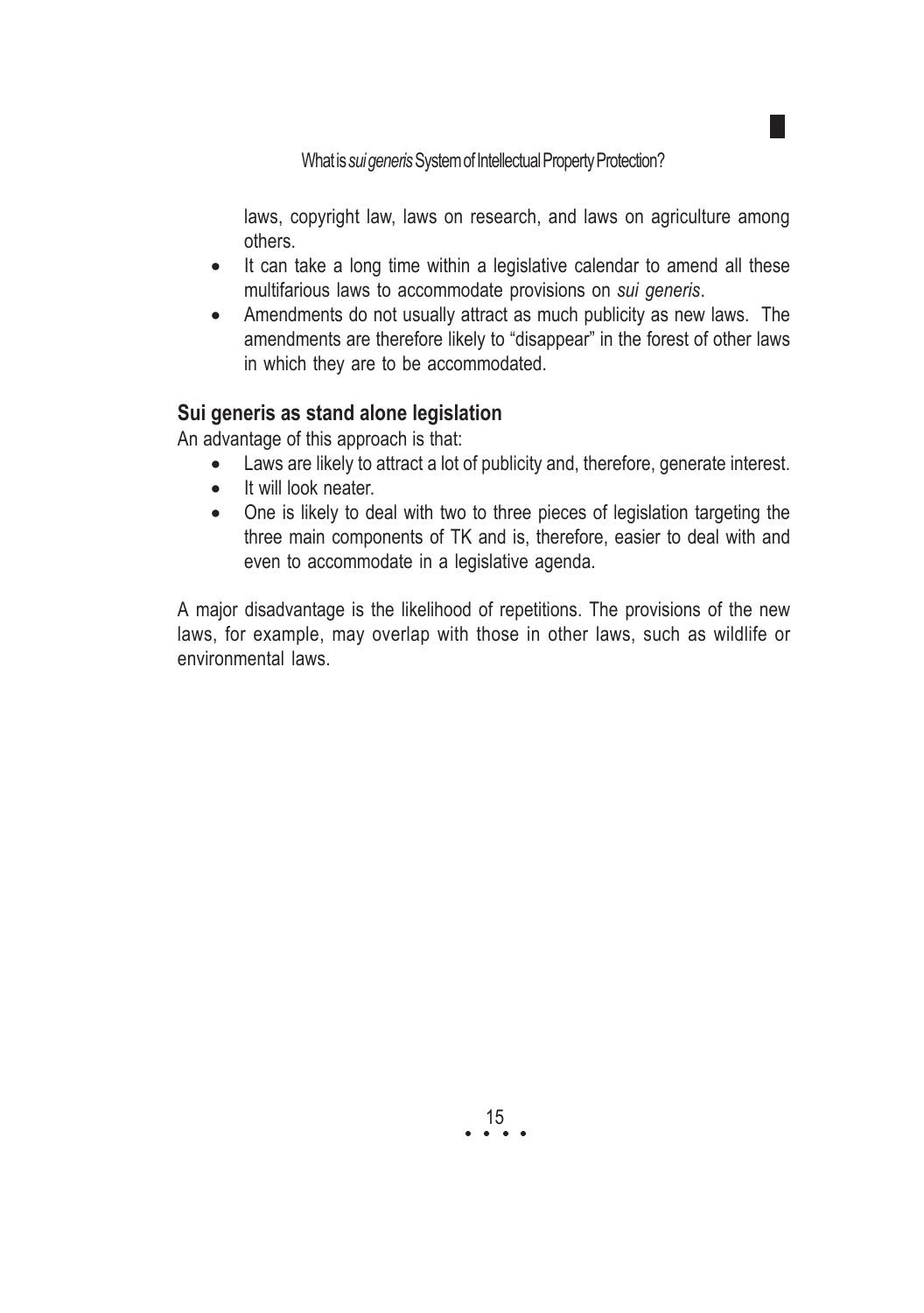### Conclusions/Recommendations

The need for a sui generis form of IPRs was recognized early enough. Any procrastination in this area opens a window of opportunity for biopiracy and misappropriation especially of plant genetic resources. Moreover, such procrastination is dealing a death blow to the dream of conservation and sustainable use of plant genetic resources. It can also not be said that the absence of a sui generis system means many communities are being robbed not only of their TK but also of their inheritance. Closely connected to this is that the countries lose a lot of revenue which they actually need for their own further development.

It is, therefore, recommended that countries move with speed to put in place sui generis systems of IPRs. In so doing, the broader aim should be to plough back some benefits of TK to communities, biodiversity conservation and to ensure sustainable use of the resources.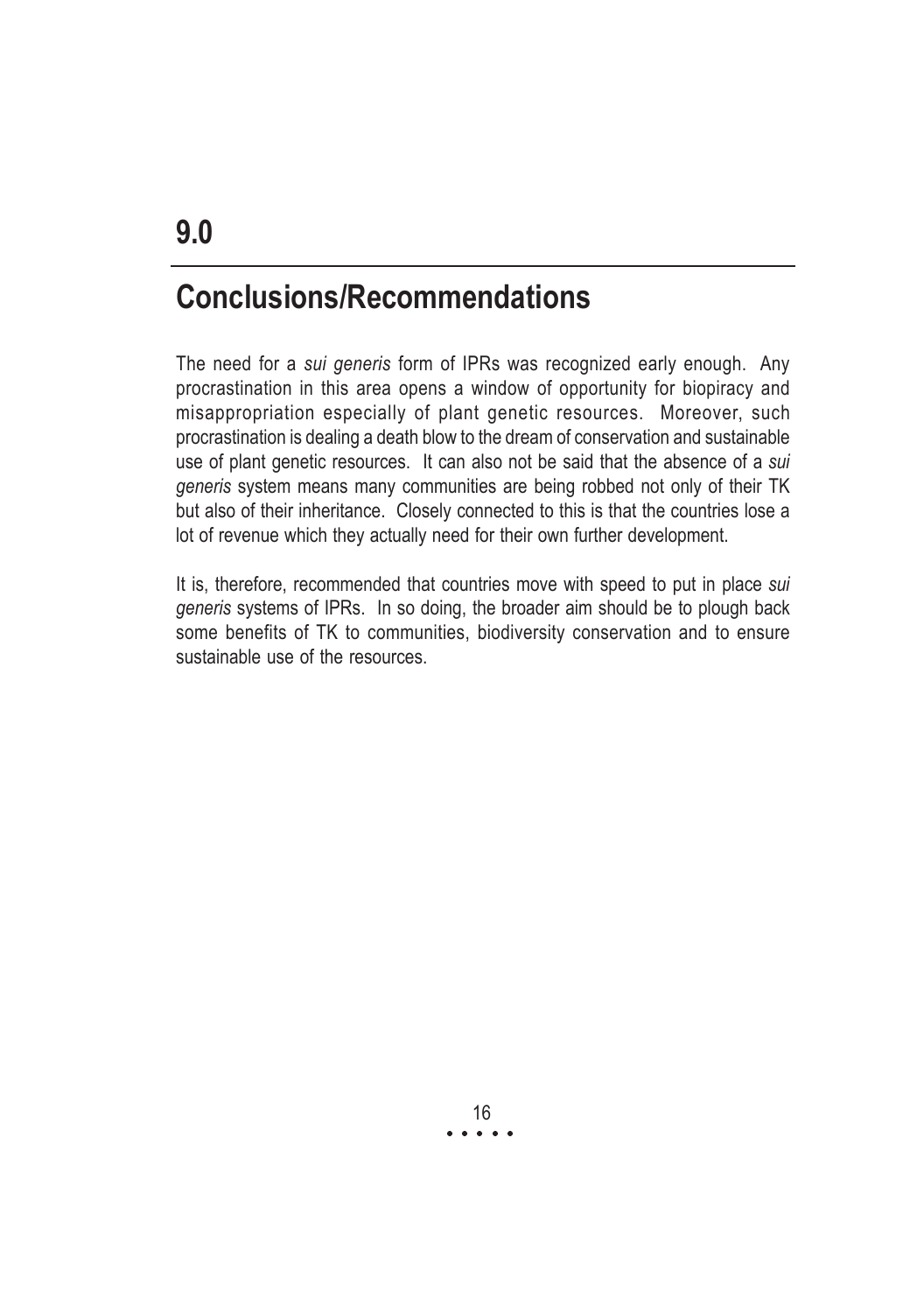#### ATPS Technopolicy Briefs Series

Who Benefits from the New International Intellectual Property Rights Regime? And What Should Africa Do? by Ha-Joon Chang (ATPS Technopolicy Brief 1)

How Can We Constitutionalize Innovation, Technology and Intellectual Property in Kenya ? by Bernard Sihanya (ATPS Technopolicy Brief 2)

What Can Biotechnology Do For Africa? How Can The Associated Risks And Uncertainties Be Managed? by Norman Clark (ATPS Technopolicy Brief 3)

Who Needs Technology Policy? by Ha-Joon Chang (ATPS Technopolicy Brief 4)

Keeping Hunger at Bay: Genetic Engineering and Food Security in sub-Saharan Africa by John Mugabe

(ATPS Technopolicy Brief 5)

Science in a Globalizing World: Implications for Africa by Awele Maduemezia (ATPS Technopolicy Brief 6)

How can Science and Technology in Africa be Formulated and Implemented? by Osita Ogbu (ATPS Technopolicy Brief 7)

How can Science and Technology Policy Aid Nigeria's Reconstruction? by Osita Ogbu (ATPS Technopolicy Brief 8)

Can Africa Develop without Science and Technology by Osita Ogbu (ATPS Technopolicy Brief 9)

How can Innovation Systems and Innovative Clusters be used to Develop Africa? by Osita Ogbu (ATPS Technopolicy Brief 10)

What Danger Lies in the WTO-NAMA Negotiations for Africa? by Ha-Joon Chang (ATPS Technopolicy Brief 12)